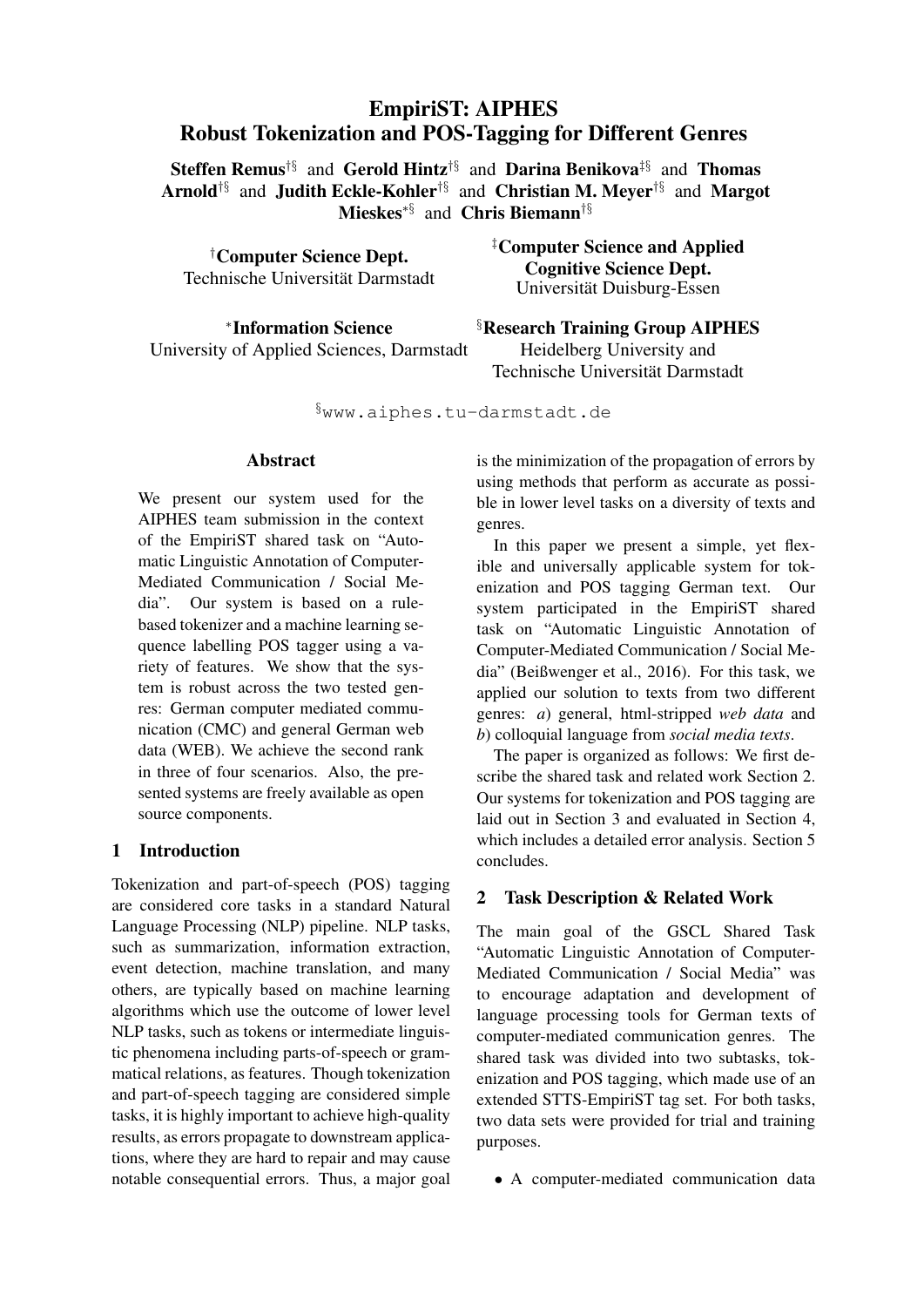set (CMC) that included chat texts, tweets, blogs and Wikipedia talk pages.

• A Web data set (WEB) with various web text genres.

The training data set includes 5,109 (WEB) and 6,034 (CMC) manually annotated and expertchecked tokens. System submissions for the tasks were evaluated by the organizers on 7,800 (WEB) and 6,142 (CMC) tokens of blind test data.

#### 2.1 Tokenization

Tokenization is usually the first step in a NLP system. Even systems that do not follow the classical NLP pipeline architecture still mostly operate on the basis of tokens, including unified architectures starting from scratch (Collobert et al., 2011). This is common, since tokens – either directly or indirectly – are usually considered to bear the information in a text eventually. However, the importance of tokenization is often neglected, as simple methods like whitespace segmentation *can* yield acceptable accuracies for many languages at first sight (Webster and Kit, 1992). But errors in an early phase of an NLP pipeline can have severe effects to higher level tasks and influence their performance by a large margin.

Existing tokenizers can be organized into three categories: *a*) rule-based methods, *b*) supervised methods, *c*) unsupervised methods. Manning et al.  $(2014)^1$ , for example, internally use JFlex<sup>2</sup>, which is a meta language for rules based on regular expressions and procedures to execute when a rule matches. In contrast, Jurish and Würzner (2013) present a supervised system for joint tokenization and sentence splitting, which employs a Hidden Markov Model on character features for boundary detection. Kiss and Strunk (2006) introduce *Punkt*, providing an unsupervised model for sentence splitting and tokenization. Kiss and Strunk (2006) use the fact that most ambiguous token or sentence boundaries happen around punctuation characters, such as periods/full stops. Punkt finds collocations of characters before and after punctuations, assuming that these collocations are typical abbreviations, initials, or ordinal numbers which can be maintained as a simple list of non-splittable tokens.

Automatically learned models, both supervised and unsupervised, are typically hard to debug and the results might need post cleaning, e.g. postmerging or splitting of common mistakes, because modifying learned models is usually not trivial but need to be re-learned with different parameter settings or training data. However, it is important to offer the possibility to easily debug and change the outcome of the tokenization, hence, our goal is to implement a small and reasonable ruleset.

#### 2.2 POS Tagging

Existing POS taggers for German primarily rely on the Stuttgart-Tübingen Tagset (STTS, Schiller et al. (1999)), which consists of 54 POS tags and distinguishes between eleven main parts of speech, which are further divided into various subcategories. The STTS tagset has become a de facto standard for German, as it is also used in major German treebanks, such as the Tiger treebank (Brants et al., 2004), called Tiger henceforth. Tiger consists of approx. 900,000 tokens of German newspaper text (taken from the Frankfurter Rundschau), and the POS annotations have been added semi-automatically. For this, the TnT tagger (Brants, 2000) was used, because it also outputs probabilities that can be used as confidence scores. Only POS tags with a low confidence score were checked for correctness by human annotators.

As the basis for the development of the STTStagset were newspaper corpora, STTS only contains six POS tags that describe categories other than the standard grammatical word categories (e.g., non-words or punctuation marks). In contrast, the extended version of STTS used in the EmpiriST shared task contains 18 additional tags for elements that are specific for computermediated communication, for example, tags for emoticons, hashtags and URLs, or tags for phenomena which are typical for spoken language.

State-of-the-art POS taggers use supervised machine learning to train a model from corpora annotated with POS tags. While there are several ways to model POS tagging as a machine learning problem, casting it as a sequence labeling problem is a frequent approach, used already for the early TnT tagger by Brants (2000). In sequence tagging, the learning algorithm – e.g. Hidden Markov Models or Conditional Random Fields (CRFs) – optimizes the most likely tags over the sequence, while taking interdependencies of tags into account – as op-

 $<sup>1</sup>$ As of the current version v3.6 of the Stanford Core Utils,</sup> the default PTBTokenizer uses JFlex.

<sup>2</sup>http://jflex.de/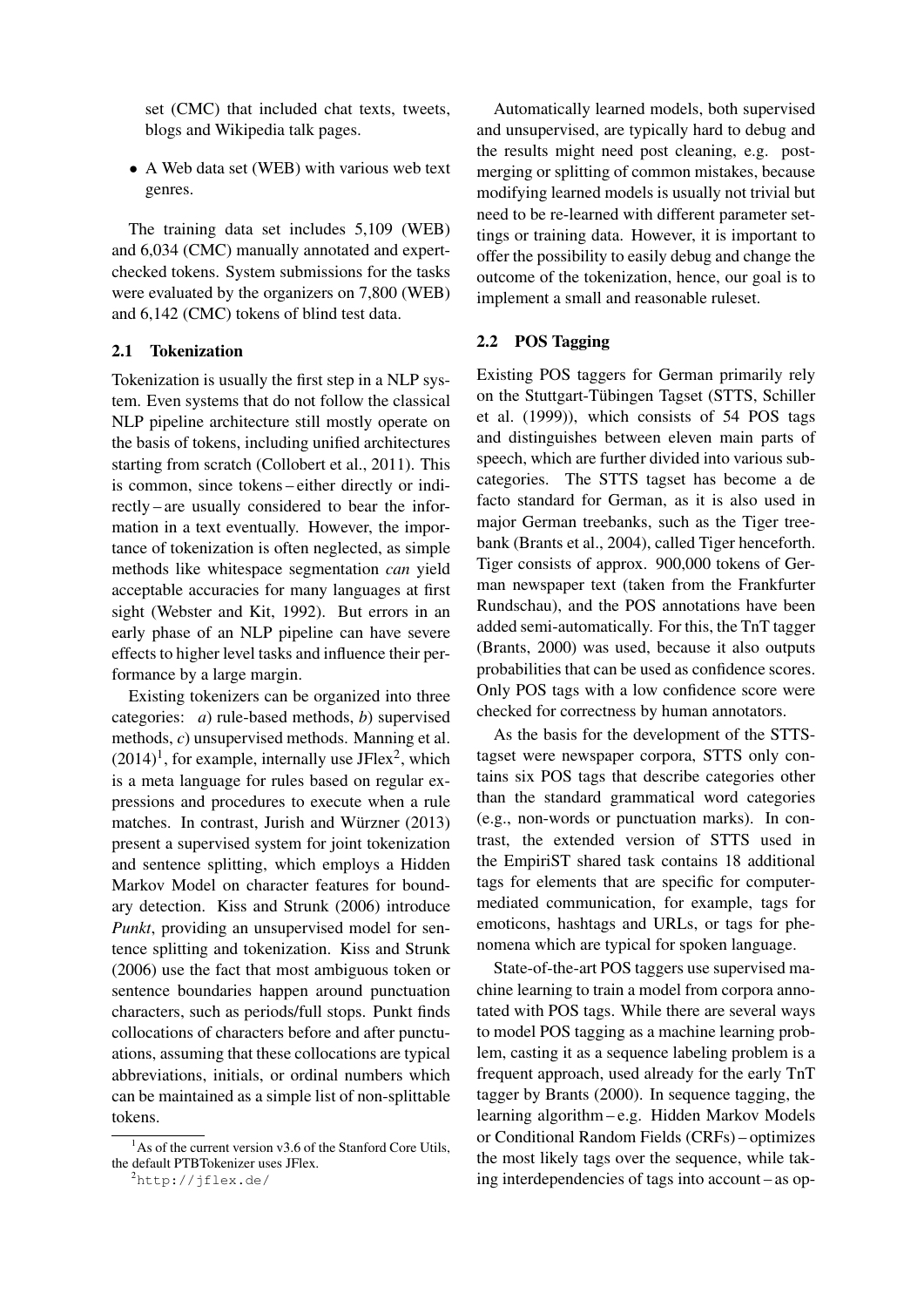posed to a mere token-based classification.

Another annotation task that is a typical example of sequence labeling, is named entity recognition. For example, the GermaNER toolkit (Benikova et al., 2015) uses CRFs for learning to tag named entities. GermaNER has been built in a modular fashion and is highly configurable, which allows users to easily train it with new data and features sets, and hence we chose to build upon the GermaNER system for POS tagging in this shared task.

# 3 System Description

The systems we describe in the following subsections are available as open source components under the Apache v2 license. $3$  For tokenization, we have not attempted to create different variants for the two text genres of the shared task, but rather provide a robust generic solution, since we would not want to adopt subsequent processing steps when applying them to a different genre.

# 3.1 Tokenization

We present a rule-based tokenizer where the rules describe merging routines of two or more conservatively segmented tokens. Rules are defined in terms of a list of common non-splittable terms and simple regular expressions. The tokenizer is configured with a set of configuration files, which we call a *ruleset*. A ruleset can be easily adapted or changed depending on a particular language. In the following we present the tokenizer's configuration options and show selected toy examples.

The main building blocks of the tokenizer are the following:

Conservative splits: A *base tokenizer* provides the initial tokens that are refined in the next steps. We chose a robust tokenizer that operates on general unicode character categories, i.e. a stream of characters is processed and for each character its general unicode category is retrieved. Based on the transition from the current character's unicode category to the next character's unicode category new token segments are created by some specified rules. More specifically, new token segments are created for empty space<sup>4</sup> to non-empty space

transitions, letter<sup>5</sup> to non-letter and number<sup>6</sup> to non-number transitions or vice versa.

- Merge list: We maintain a list of common abbreviations, which contains words or expressions with non-letter characters such as dots or hyphens. Additionally, this list contains a collection of common text-based emojis. Some selected examples are listed in Listing 1. The file was manually compiled from various sources in the web, including Wikipedia.
- Merge rules: Since merge lists contain only fixed tokens that must match entirely and hence do not allow for modifications within tokens, we additionally maintain a list of merge rules which are specified as regular expressions. This is particularly important for expressions involving digits, such as date expressions, usernames, etc. Rules are processed in the order of their definition. Unfortunately, as with potentially every rulebased system, too many handwritten rules start to interfere and introduce unwanted behavior. This is especially true if rules are too general, i.e. they match more examples than they should. We balance this trade-off between rule complexity and rule interaction by introducing *global* and *local reject rules*, i.e. merge rules are rejected iff a reject rule also matches. The scope of these reject rules can be defined globally, matching tokens that should never be considered for merging, or locally, matching tokens that should not be considered for merging only if a particular merge rule matched. Multiple consecutive reject rules are possible. Listing 2 shows a snippet of the respective configuration file.

The tokenizer is implemented in Java using the Java default regular expression engine. It was developed as part of the *lt-segmenter*<sup>7</sup> and is provided as a branch<sup>8</sup>.

# 3.2 POS Tagging

For POS tagging, we have adapted the GermaNER system, an open-source named entity recognition

<sup>3</sup>https://github.com/AIPHES

<sup>4</sup> general unicode categories Zl, Zs, Zp

<sup>5</sup> general unicode categories Lu, Ll, Lt, Lm, Lo

<sup>&</sup>lt;sup>6</sup> general unicode categories Nd, N1, No

<sup>7</sup>https://tudarmstadt-lt.github.io/seg/

<sup>8</sup>https://github.com/AIPHES/tokenizer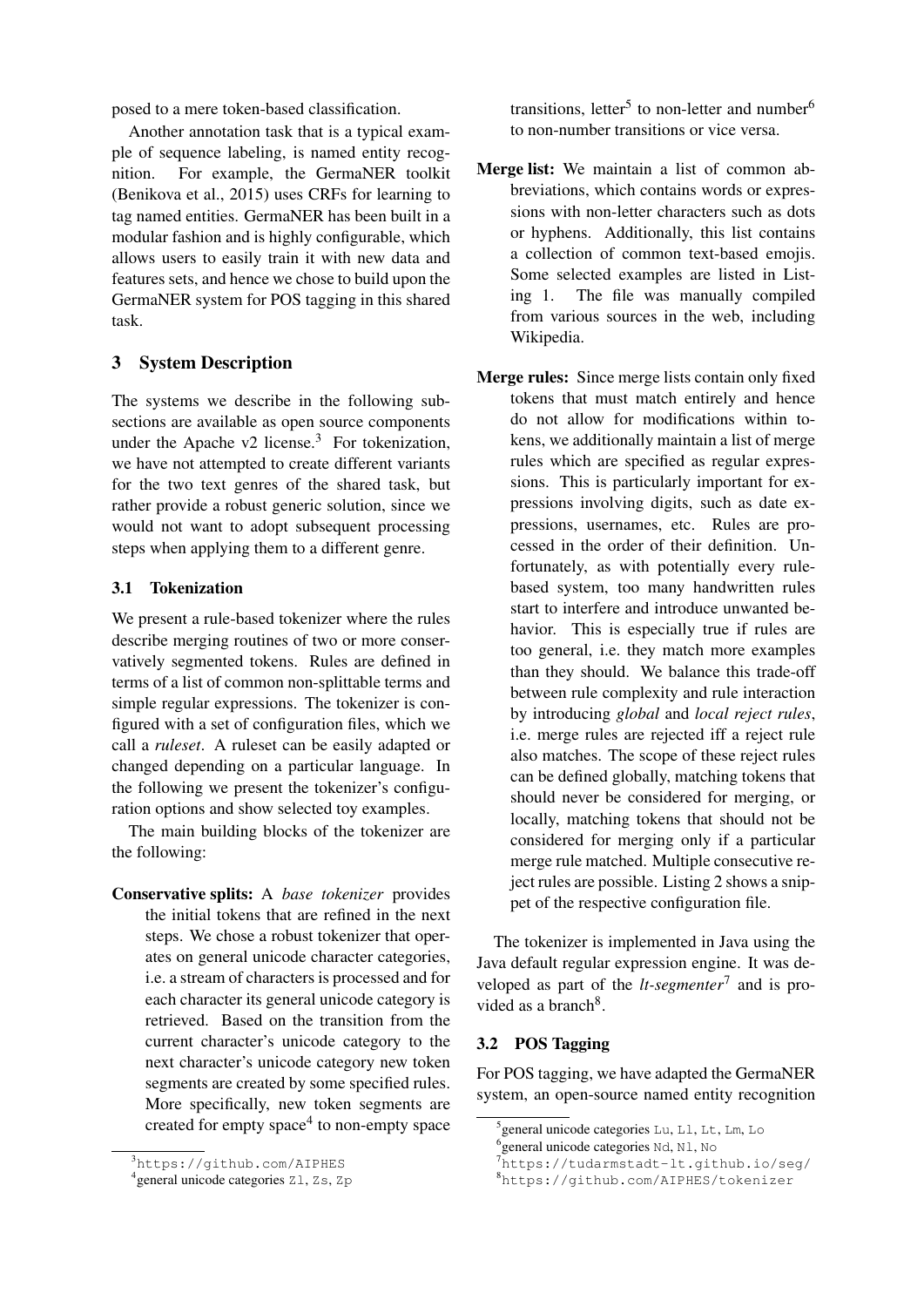```
## lookahead-list.txt
C-Jugend
Ü-Ei
altgriech.
24/7
2B~not2B
a-z
a.k.a.
> _<
:-}
X8 - \{ \}...
```
Listing 1: Examples of fixed entries, i.e. nonsplitable tokens in the tokenizer's look-ahead list. Comments begin with a # character.

```
## lookahead-rules.txt
# reject ) followed by ; globally
- \setminus;
# email a@b.com
+ [\.+\w\-]+@([\w\-]+\.)+[\w]{2,6}
# reverse emoticons (-:
+ (\langle [\ \rangle] \ \rangle \ \langle [DP*] \ \langle [0,]-?']?[:;8B=]
# reject ):
- \ \backslash) ?:
```
Listing 2: Examples for merge rules defined as regular expressions. Merge rules are defined with an initial  $'$ + $'$  in the beginning of the line, whereas reject rules are defined with an initial '-'. Global reject rules are defined before any positive rule and comments begin with a # character. A description of the rules can be found as comment before the actual rule.

...

tool written in Java. *GermaPOS*<sup>9</sup> is a fork of the software, adapting the framework for this purpose. As a machine learning algorithm, a CRF sequence tagger (Lafferty et al., 2001) is used. Specifically the implementation provided by CRFsuite (Okazaki, 2007), as is in the clearTK framework is employed.

The architecture of *GermaPOS* is a highly extensible  $UIMA<sup>10</sup>$  pipeline (Ferrucci and Lally, 2004), providing a simple interface to both training a new tagger based on user-provided training data, as well as running a pretrained model on simple text files. The pipeline first reads a tabseparated input file. In a subsequent step, feature extraction is performed per token, using additional information from external sources, e.g. word lists. Feature extraction can further take into account any surrounding context of the current token, e.g. time-shifted features of relative position  $-2$ ,  $-1$ ,  $0, +1, +2$ . In training mode, a CRF model is then built on the basis of feature annotations; at runtime the model provides POS tags as UIMA annotations. An optional output step in the pipeline produces a POS-annotated file. Alternatively, the pipeline can be used within UIMA projects out of the box. We perform a post-hoc assignment of POS tags based on a subset of our mapping rules that cover EmpiriST-specific conventions. For example a token *emojiQsmilingFace* will be assigned the tag *EMOIMG*, regardless of the output of the sequence tagger.

Features We adapt nearly the full feature set of *GermaNER*, with the exception of POS features. In the following list, we give a brief overview – a more detailed description can be found in (Benikova et al., 2015).

- 1. Character n-grams First and last character *n*-grams for  $n \in \{1, 2, 3\}$  of the current token, as well as time-shifted versions of this feature with offset from −2 to 2 are extracted.
- 2. Gazetteers and word lists We adapt most gazetteers from GermaNER, containing mostly named entities (NE). As we gained no performance increase from a higher coverage of NEs in our datasets through Freebase (Bollacker et al., 2008), we omit this resource in favor of a more lightweight system. In addition, we incorporate word lists. We employ a small list of English words<sup>11</sup>, as well as hand-crafted lists<sup>12</sup> of onomatopoeia, discourse markers, Internet abbreviations, intensity markers, as well as various types of particles.
- 3. Similar words JoBimText (Biemann and Riedl, 2013) to obtain a distributional thesaurus (DT) from which the four most similar words for the current token are used. The underlying motivation is to be able to correctly

<sup>9</sup>*GermaPOS* is available at https://github.com/ AIPHES/GermaPOS

<sup>10</sup>Unified Information Management Architecture, https://uima.apache.org/

<sup>&</sup>lt;sup>11</sup>We use a list of English words as these cover most occurrences of foreign language tags

<sup>&</sup>lt;sup>12</sup>Partially compiled from Wikipedia and enriched by data from various internet sites e.g. internetslang.com.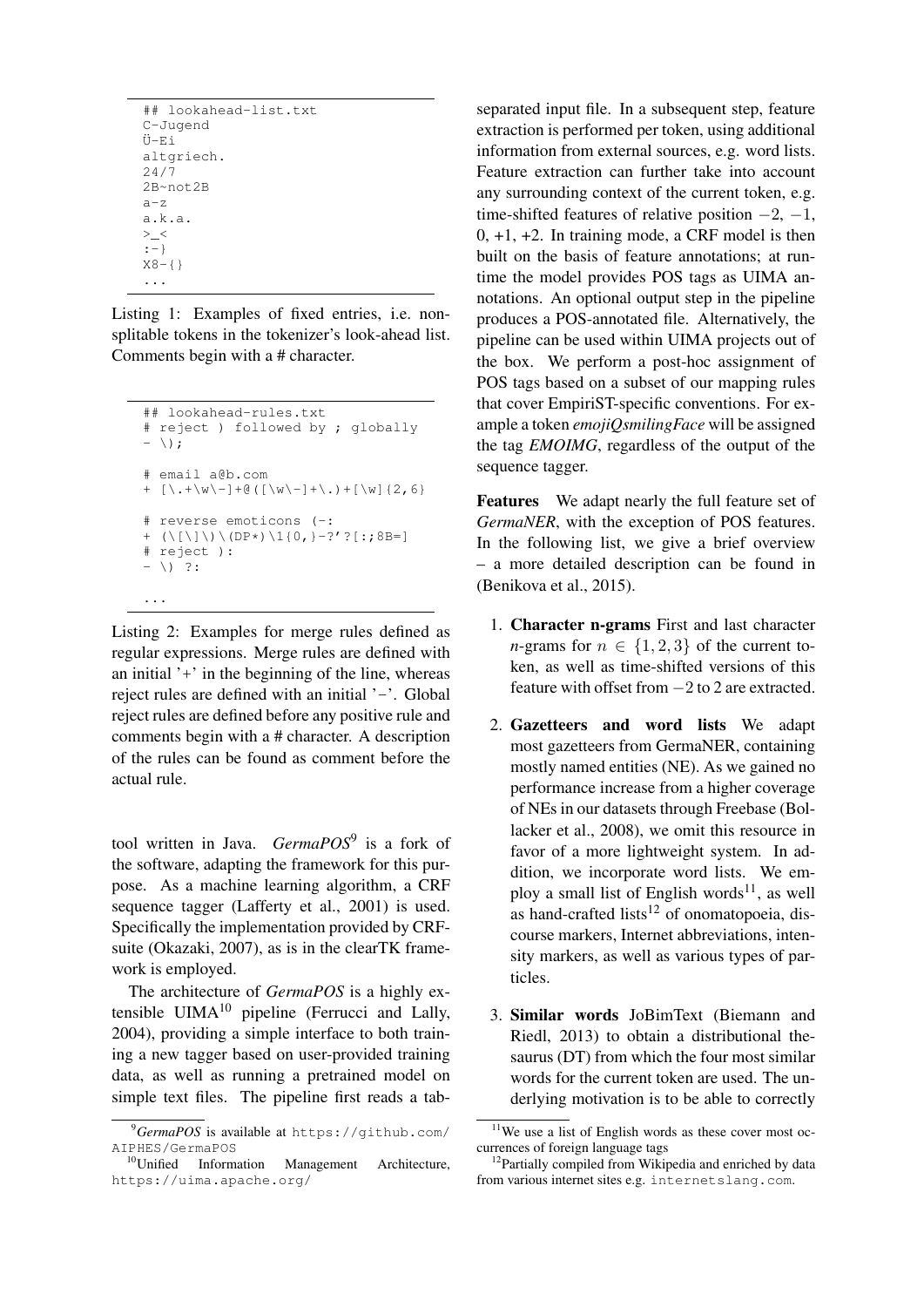tag infrequent or unseen targets, by expanding them with a frequent similar term, most likely sharing the same part of speech.

- 4. Topic clusters LDA topic modeling was applied on the DT defined above, resulting in a fixed number of topic clusters. For each token, and time-shifted context tokens, its topic index is extracted as a feature. We again build on existing work of GermaNER and use a precomputed set of 200 clusters.
- 5. Syntax We use simple syntactic features, such as the word position and casing of tokens. We generalize the original GermaPOS setup to use arbitrary regular expressions as binary features. We then use all regular expressions designed for tokenization as features. This way, we also cover most casing information.

Furthermore, we extract the character range of each token as a feature, in case all characters fall into the same class. Hence, if all characters are from the same Unicode code block, this block is extracted as a feature. This feature allows, for example, to capture Unicode emoticons, not specifically preprocessed as in the EmpiriST data.

Training In the context of the EmpiriST shared task, we train a separate model for both the CMC and WEB datasets. As the training data is comparatively small for the purpose of POS tagging, we add the Tiger dataset to the respective training sets. The Tiger corpus is annotated using the standard STTS tagset, whereas the task at hand provided an extended tagset. In order to make learning from Tiger feasible, we have manually converted the Tiger data to the extended tagset using a set of simple rules, which aim at covering most of the easy cases.

As with GermaNER, the selection of resources and software components was done in favor of choosing a permissive license rather than focusing on system performance. Although it is plausible to improve POS tagging performance by integrating high-quality resources, we have opted to release GermaPOS with only free components, i.e. those already employed in GermaNER as well as manual additions not encumbered with restrictive usage rights. Where applicable, the system can be customized to utilize additional resources. A possible extension is the integration of another thirdparty POS tagger to be utilized as a feature.

Usage *GermaPOS* is provided as a runnable jar file with a pre-bundled model trained on the data described above. The training format is – equivalent to the EmpiriST training data – a tabseparated file of one token-tag pair per line and sentences being separated by an empty line.

# 4 Evaluation

Following the EmpiriST task setup, we evaluate our tokenizer by measuring precision  $P$ , recall  $R$ , and the  $F_1$  score as in Jurish and Würzner (2013). Precision denotes the proportion of correctly identified token boundaries over the total number of token boundaries proposed by our tokenizer and recall denotes the proportion of correctly identified token boundaries over the total number of token boundaries in the gold standard. The  $F_1$  score is the harmonic mean of precision and recall.

For our POS tagger, we report the tagging accuracy. That is, we measure the fraction of correct tag guesses over the total number of tokens to tag. To enable a comparison of our tagger's results with previous work on German, we additionally use the STTS mapping provided by the shared task organizers and measure the tagging accuracy using the mapped tags.

Below, we first discuss our results according to these standardized metrics and then conduct a careful analysis of the most prominent errors of our tools.

### 4.1 Results

We present results according to the tasks evaluation. Table 1 shows the results for the tokenization task for the two datasets CMC and WEB. Without adapting the rules for the particular sub-tasks, we achieved good performance on both sets such that we positioned on rank two in both categories.

The results for the POS tagging task are shown in Table 2. We achieve clearly better results on the WEB dataset (second best results) than on the CMS dataset. One possible reason for that is the distribution of the new POS tag labels in the test set. As can be seen in Table 3, the CMC data make more use of the new labels. Another reason might be the adaption of our system to the text style, which is dominated by the much larger Tiger training set.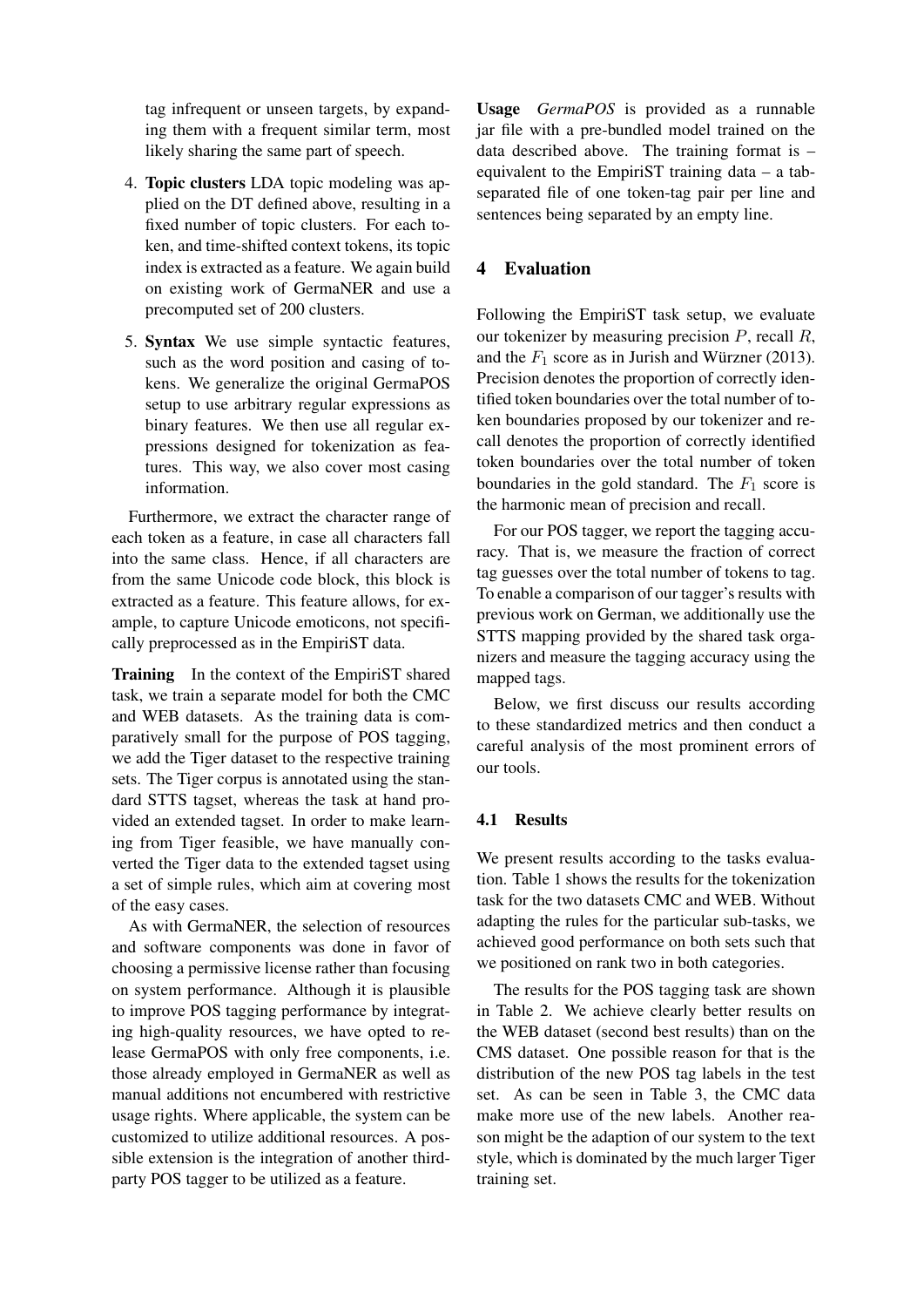| Genre      | Rec   | Prec  | $F_{1}$ | Rank |
|------------|-------|-------|---------|------|
| <b>CMC</b> | 99.30 | 98.62 | 98.96   | 2    |
| WFR        | 99.63 | 99.89 | 99.76   | 2    |

Table 1: Tokenization results. We achieved rank two of six submissions in both categories. Two submissions were non-competitive but do not change our rank.

| Genre          | Acc   | Rank |
|----------------|-------|------|
| CMC.           | 84.22 | 5    |
| CMC (STTS Map) | 87.10 | 2    |
| Web            | 93.27 | 2    |
| Web (STTS Map) | 94.30 | 2    |

Table 2: POS tagging results. Among 17 submissions from eight teams, of which two were out of competition, we ranked second on the web data and fifth on the CMC data.

| Tag             | CMC            | Web |
|-----------------|----------------|-----|
| ONO             | $\overline{2}$ |     |
| DМ              | 6              |     |
| PTKIFG          | 72             | 61  |
| <b>PTKMA</b>    | 74             | 11  |
| PTKMWL          | 10             | 14  |
| <b>VVPPER</b>   | 6              |     |
| <b>VAPPER</b>   | 4              |     |
| <b>KOUSPPER</b> | 1              | 1   |
| <b>PPERPPER</b> | 1              | 1   |
| <b>ADVART</b>   | 3              |     |
| <b>EMOASC</b>   | 71             |     |
| <b>EMOIMG</b>   | 63             |     |
| AKW             | 60             |     |
| <b>HST</b>      | 42             |     |
| ADR             | 48             |     |
| URL             | 16             |     |
| EML             |                | 1   |

Table 3: Distribution of new POS tag labels in the test sets.

## 4.2 Common Errors

We identified three main sources of tokenization errors. Examples in the following show gold tokenization on the left and system tokens on the right, errors are marked with an asterisk.

1. Rules are underspecified, which means that certain rules were not specified or the lookahead list did not contain the particular abbreviation. Also, note that we deviated from the annotation guidelines and did not perform token splitting at camel case boundaries.

Examples:

|         | * Eingetr.        |         | * Eingetr         |
|---------|-------------------|---------|-------------------|
|         | Lebenspartnersch. | ∣∗      |                   |
| $\star$ | die               |         | * dieFeststellung |
|         | * Feststellung    |         |                   |
|         | der               |         | war               |
| $\star$ | 1.                |         | der1              |
|         | Teil              | $\star$ |                   |
|         | meiner            |         | Tei               |

2. Rules are overspecified, which means that rules are specified in our ruleset although they were not specified in the annotation guidelines.

Example:

| Backlinks | Backlinks         |
|-----------|-------------------|
|           |                   |
|           | * [[sec:verschl]] |
| sec       | Navigation        |
|           | Passwort-         |
| verschl   | qenerator         |
|           |                   |

3. Current scheme cannot capture certain phenomena, which happens on phenomena that are syntactically hard to distinguish. For instance, section listings that get identified as a date, e.g.

 $* 1.3.$ Kekse \* 1. \* 3.

POS tagging error analysis We have performed a post-hoc error analysis on the EmpiriST data. Table 4 shows a confusion matrix regarding classes of POS tags by their prefix (first character). Note that this matrix only lists tagging *errors*, so that the diagonal of the matrix denotes incorrect tagging within the same prefix class. It can be seen that the majority of errors happen within these classes, such as *N\**. The most common tagging error is in fact mistagging *NE* and *NN*, which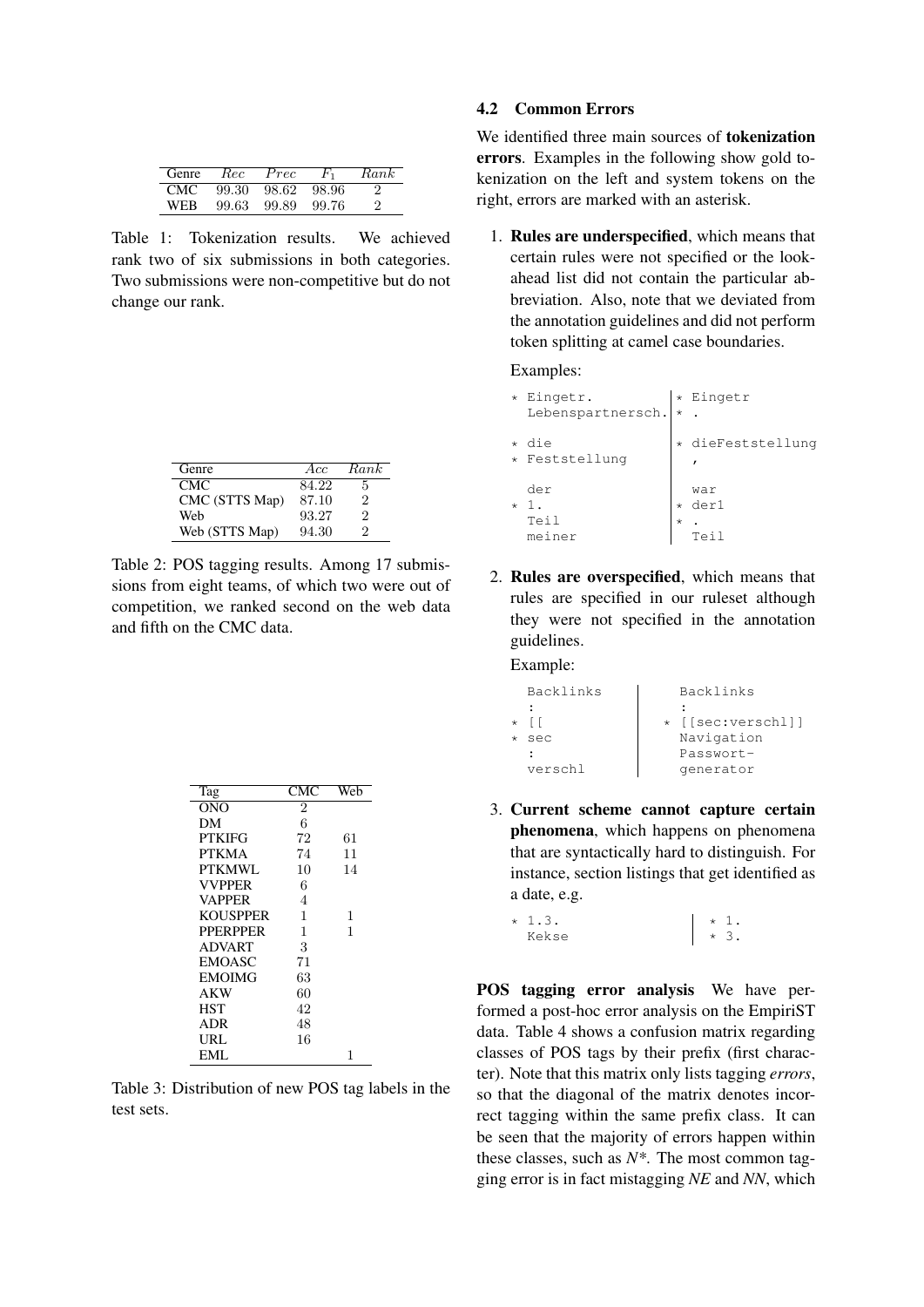|                           |    | \$*      | $AD^*$            | $AKW*$ | $AP^*$ | $AR*$ | $EML^*$ | EMO* | $N^*$ | $P^*$    | PPER* | $PT^*$ | $\mathbf{V}^*$ |
|---------------------------|----|----------|-------------------|--------|--------|-------|---------|------|-------|----------|-------|--------|----------------|
| $\overline{\mathbf{s}}$ * | 68 | $\Omega$ |                   |        |        |       |         |      |       |          |       |        |                |
| $AD^*$                    | ◠  | 49       |                   | Q      |        |       |         | 81   | 21    | 3        | 159   | 21     | 34             |
| AKW*                      | 0  |          | 0                 |        |        |       |         |      |       | $\theta$ | 0     |        |                |
| $AP^*$                    | ∍  | $\theta$ |                   |        |        |       |         |      |       |          |       |        | 10             |
| $AR*$                     |    |          |                   |        |        |       |         |      | 22    |          |       |        |                |
| $EML*$                    | 0  | $\theta$ | $\mathbf{\Omega}$ |        |        |       |         |      |       | 0        |       |        |                |
| EMO*                      |    |          |                   |        |        |       |         |      |       |          |       |        |                |
| $N^*$                     |    | 25       |                   |        |        |       |         | 163  |       |          | n     | 16     | 43             |
| $P*$                      | 0  | 3        |                   |        | 10     |       |         |      | 37    | 4        |       |        | 10             |
| PPER*                     | 0  | 0        |                   |        |        |       |         |      |       |          |       |        |                |
| $PT^*$                    | 0  | 34       | 0                 |        |        |       |         |      |       | 0        | 16    |        |                |
| $V^*$                     | 0  | 16       |                   |        |        |       |         | 30   |       |          |       | 137    |                |
| other                     |    | 10       |                   |        |        |       |         | 28   |       |          |       |        | 25             |

Table 4: Confusion matrix for POS tag prefixes (errors only)

| Error class                        | count | $(\%)$ |
|------------------------------------|-------|--------|
| 1. missed extended tagset          | 28    | 17.6   |
| 2. incorrectly assigned new tag    | 4     | 2.5    |
| 3. confusion of function word tags | 22    | 13.6   |
| 4. mistagged NN due to lower case  | 23    | 14.4   |
| 5. mistagged NE as NN & vice-versa | 20    | 12.5   |
| 6. mistagged $NE$ as other         | 12    | 10.0   |
| 7. unknown emoticon                | 1     | 0.6    |
| 8. unknown foreign language word   | 2     | 1.3    |
| 9. error due to abbreviation       | 2     | 1.3    |
| 10. incorrect punctuation tag      | 20    | 12.5   |
| 11. other                          | 26    | 16.3   |
|                                    |       |        |

Table 5: POS tagging error classes

is sometimes also difficult to discriminate for human annotators.

We define a number of error classes to better quantify the types of errors introduced by our tagger. For this, we construct an ordered list from which we select the first item that applies as the error class:

# 1. missed extended tagset

A tag from the extended set was required, but a standard STTS tag was assigned. Example:

wohl PTKMA | wohl ADV

# 2. incorrectly assigned new tag

A tag from the extended set was assigned incorrectly. Example:

mal ADV gucken VVINF mal PTKMA gucken VVINF 3. confusion of function word tags

Incorrect tag within the class of function words. Example:

| den ART       | den ART       |
|---------------|---------------|
| Irrsinn NN    | Irrsinn NN    |
| nicht PTKNEG  | nicht PTKNEG  |
| endlich ADJD  | endlich ADV   |
| beenden VVINF | beenden VVINF |

### 4. mistagged *NN* due to lower case

A lower-case noun was not captured. Example:

|    | ihre PPOSAT  | ihre PPOSAT        |  |
|----|--------------|--------------------|--|
|    | entscheidung | entscheidung VVFIN |  |
| ΝN |              |                    |  |

### 5. mistagged *NE* as *NN* and vice versa

Incorrect tagging of named entities and nouns. Example:

| HErr       | HErr NE    |  |
|------------|------------|--|
| Ozdemir NE | Ozdemir NE |  |

#### 6. mistagged *NE* as other

A named entity was not recognized and tagged with a tag other than *NN*. Example:

| Frage NN   |     | Frage NN   |     |
|------------|-----|------------|-----|
| von APPR   |     | von APPR   |     |
| @DieMaJa22 | NF. | @DieMaJa22 | ADR |

### 7. unknown emoticon

An emoticon was not identified as such (due to not being covered by regular expressions). Example:

 $\star$ <:-) EMOASC  $\qquad$   $\mid$   $\star$ <:-) NE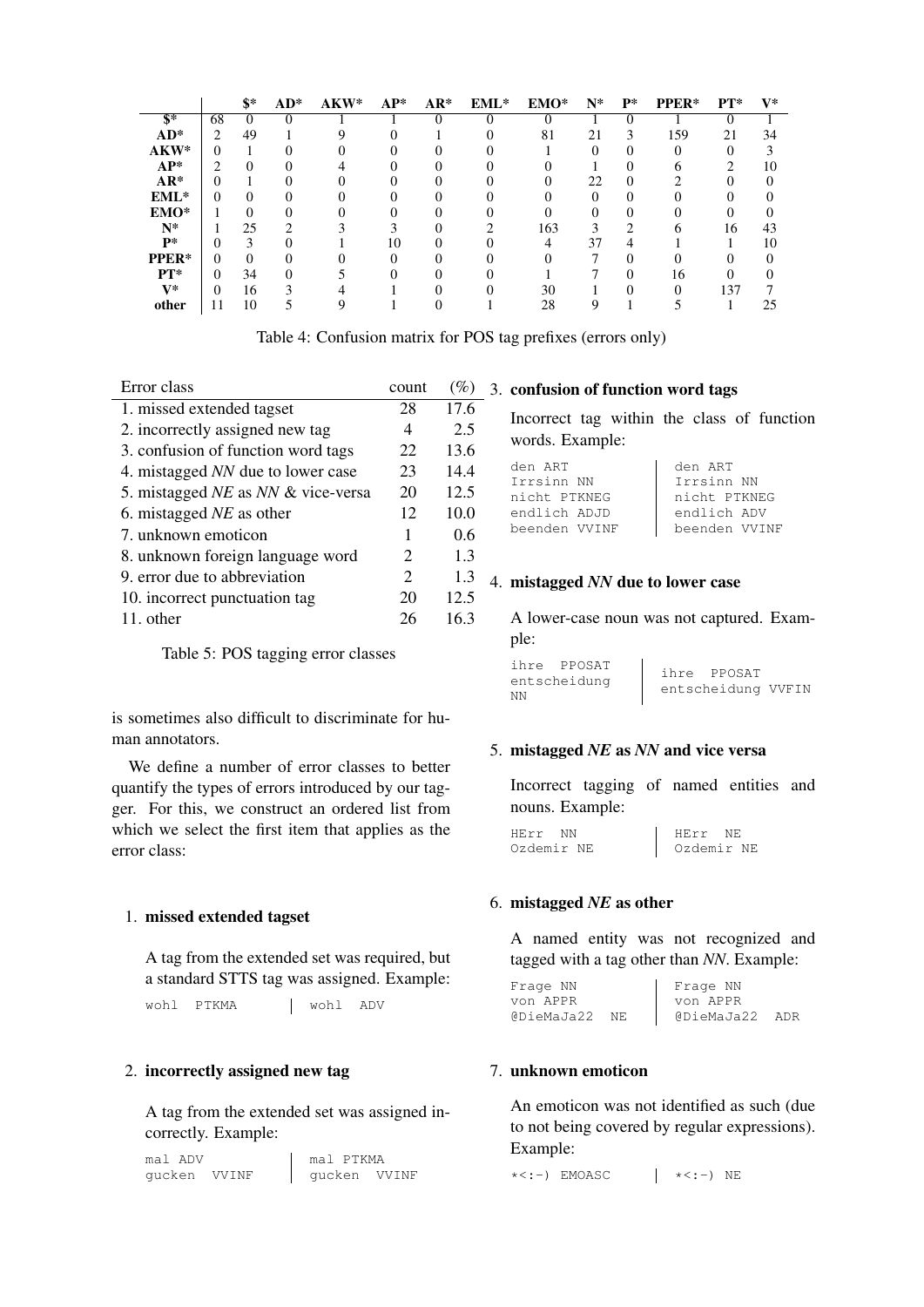### 8. unknown foreign language word

A foreign word was not tagged as *FM*. Example:

meinst VVFIN du PPER bazdmeg FM meinst VVFIN du PPER bazdmeg VVFIN

# 9. error due to abbreviation

Word abbreviations leading to incorrect tagging. Example:

| Anerkennung NN   | Anerkennung NN   |
|------------------|------------------|
| der ART          | der ART          |
| Eingetr. ADJA    | Eingetr.<br>NN   |
| Partnerschaft NN | Partnerschaft NN |

### 10. incorrect punctuation tag

Errors within the class of punctuation tags. Example:

```
Thema NN
: $(
Drogenpolitik NN
... $.
                   Thema NN
                   : $.
                   Drogenpolitik NN
                   ... $(
```
#### 11. other

if none of the other criteria apply

We then annotate the first 160 errors from the CMC test set with their respective error classes. The results are shown in Table 5. It can be observed that most errors are related to nouns or named entities. The tagger commonly confuses these two. For CMC data, a very common error which throws off the tagger are nouns written in lower case, which generally get assigned a completely different POS. As we have trained our tagger on a standard STTS-annotated corpus (with minimal postprocessing), some errors also stem from not capturing the new rules introduced by the extended EmpiriST tagset. There are also a few errors resulting from unknown foreign language words or emoticons not captured by our regular expressions, but regarding their quantity this is much less of a problem and they only account for a tiny percentage of errors.

# 5 Conclusion

We have presented our submission to the EmpiriST shared task on "Automatic Linguistic Annotation of Computer Mediated Communication / Social Media", comprising a rule-based tokenizer

and a machine-learning-based POS tagger. Overall, we achieved a very good, but not the best performance amongst the participating systems, ranking second throughout except for CMC POS tagging with the extended tagset. Our submission was aimed at robustness; we have not tuned our tokenizer per genre, and show good POS tagging performance throughout. Both systems are freely available as open source under a permissive license.

### Acknowledgments

This work has been supported by the German Research Foundation as part of the Research Training Group "Adaptive Preparation of Information from Heterogeneous Sources" (AIPHES) under grant No. GRK 1994/1 and by the German Institute for Educational Research (DIPF) under the KDSL program.

### References

- Michael Beißwenger, Sabine Bartsch, Stefan Evert, and Kay-Michael Würzner. 2016. Empirist 2015: A shared task on the automatic linguistic annotation of computer-mediated communication, social media and web corpora. In *Proceedings of the 10th Web as Corpus Workshop (WAC-X)*, Berlin, Germany.
- Darina Benikova, Seid Muhie Yimam, and Chris Biemann. 2015. GermaNER: Free open German named entity recognition tool. In *International Conference of the German Society for Computational Linguistics and Language Technology (GSCL-2015)*, Essen, Germany.
- Chris Biemann and Martin Riedl. 2013. Text: Now in 2D! a framework for lexical expansion with contextual similarity. *Journal of Language Modelling*, 1(1):55–95.
- Kurt Bollacker, Colin Evans, Praveen Paritosh, Tim Sturge, and Jamie Taylor. 2008. Freebase: A collaboratively created graph database for structuring human knowledge. In *Proceedings of the 2008 ACM SIGMOD International Conference on Management of Data*, SIGMOD '08, pages 1247–1250, New York, NY, USA. ACM.
- Sabine Brants, Stefanie Dipper, Peter Eisenberg, Silvia Hansen, Esther König, Wolfgang Lezius, Christian Rohrer, George Smith, and Hans Uszkoreit. 2004. TIGER: linguistic interpretation of a German corpus. *Research on Language and Computation*, 2(4):597–620.